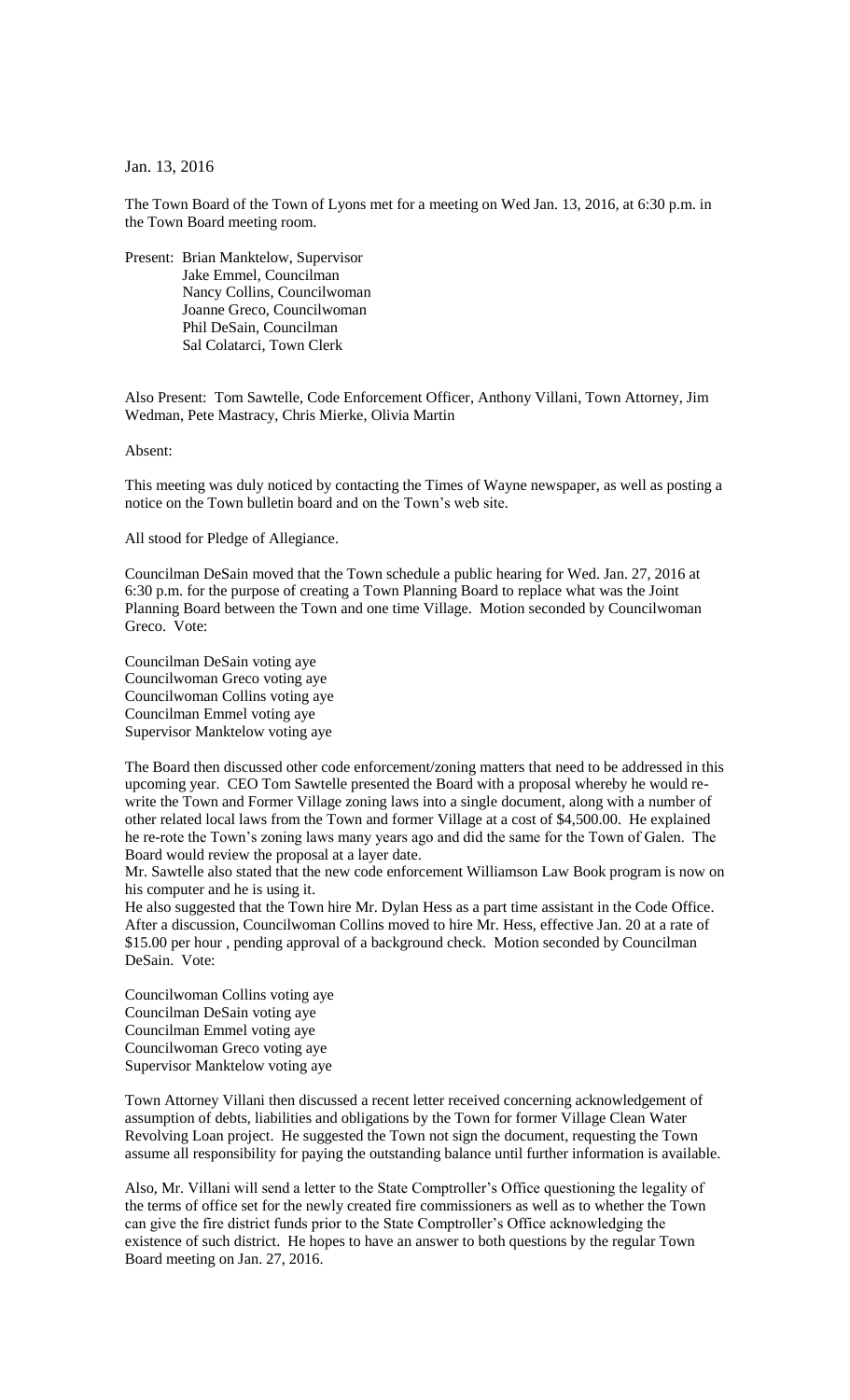Supervisor Manktelow announced that it has been decided by the Town's Assessor that a town wide reassessment project for the tax roll 2016 will be conducted. As a result, an informational meeting will be held by the Assessor, Tina McQuillen, on Tuesday Jan, 26, 2016 at 7 p.m. at the Elementary School Auditorium.

Supervisor Manktelow then stated that there have been a few complaints concerning how the Lighting District charge was calculated on the January tax bill. He explained that the calculation, based on assessment, is calculated the same way it was calculated on the June tax in the past. The difference being that now it is a district charge as a line item. But he stressed the calculation method has not changed. Also, for those wondering about the capital charge on the water bills, that charge is assessed by the Town and those charges (both water and sewer) are given directly to the Town for use on infrastructure updates or major repairs to the water and sewer systems, as well as any outstanding water and sewer bills the Town may have to pay.

It was decided that Councilwoman Joanne Greco be placed in charge of spear-heading the summer band concert series in the park as well as checking into flowers for the downtown section of Lyons.

Supervisor Manktelow stated that the Town has an offer for the purchase of the former Village Hall at 76 William Street. Attorney Villani explained that if the Town accepts the offer, it is subject to a permissive referendum before the purchase is official. Also, the perspective new owners can only be given a quitclaim deed for the property, not a full deed.

On the topic of the former Village hall, Supervisor Manktelow explained that the former Village Police Department's evidence room was never cleaned out. When Wayne County Sheriff's Department officials arrived, they discovered that much evidence was still on site. Things such as hand guns, long arms, money, drugs, computers, and jewelry were there. The WCSD has taken care of that, and removed it from the location.

Councilwoman Collins moved to surplus the old computer server in the former Village Clerk's Office as well as a fingerprinting machine within the former police department. Motion seconded by Councilman Emmel. Vote:

Councilwoman Collins voting aye Councilman Emmel voting aye Councilman DeSain voting aye Councilwoman Greco voting aye Supervisor Manktelow voting aye

Councilwoman Collins then moved to allow the Town office to pay former Village bills as they come in, rather than wait until the end of the month for approval. Motion seconded by Councilman DeSain. Vote:

Councilwoman Collins voting aye Councilman DeSain voting aye Councilwoman Greco voting aye Councilman Emmel voting aye Supervisor Manktelow voting aye

Town Attorney Villani suggested that all Villages bills be place on a separate abstract/audit, and not be grouped with the normal Town bills paid during the month.

At 8:15 p.m., Councilman Emmel moved to go into executive session to discuss pending litigation and an ambulance department personnel issue, asking Chris Mierke to remain. Motion seconded by Councilwoman Greco. Vote:

Councilman Emmel voting aye Councilwoman Greco voting aye Councilman DeSain voting aye Councilwoman Collins voting aye Supervisor Manktelow voting aye

Chris Mierke left the executive session at 8:30 p.m.

At 9:20 p.m., Councilwoman Collins moved to come out of executive session. Motion seconded by Councilwoman Greco. Vote: